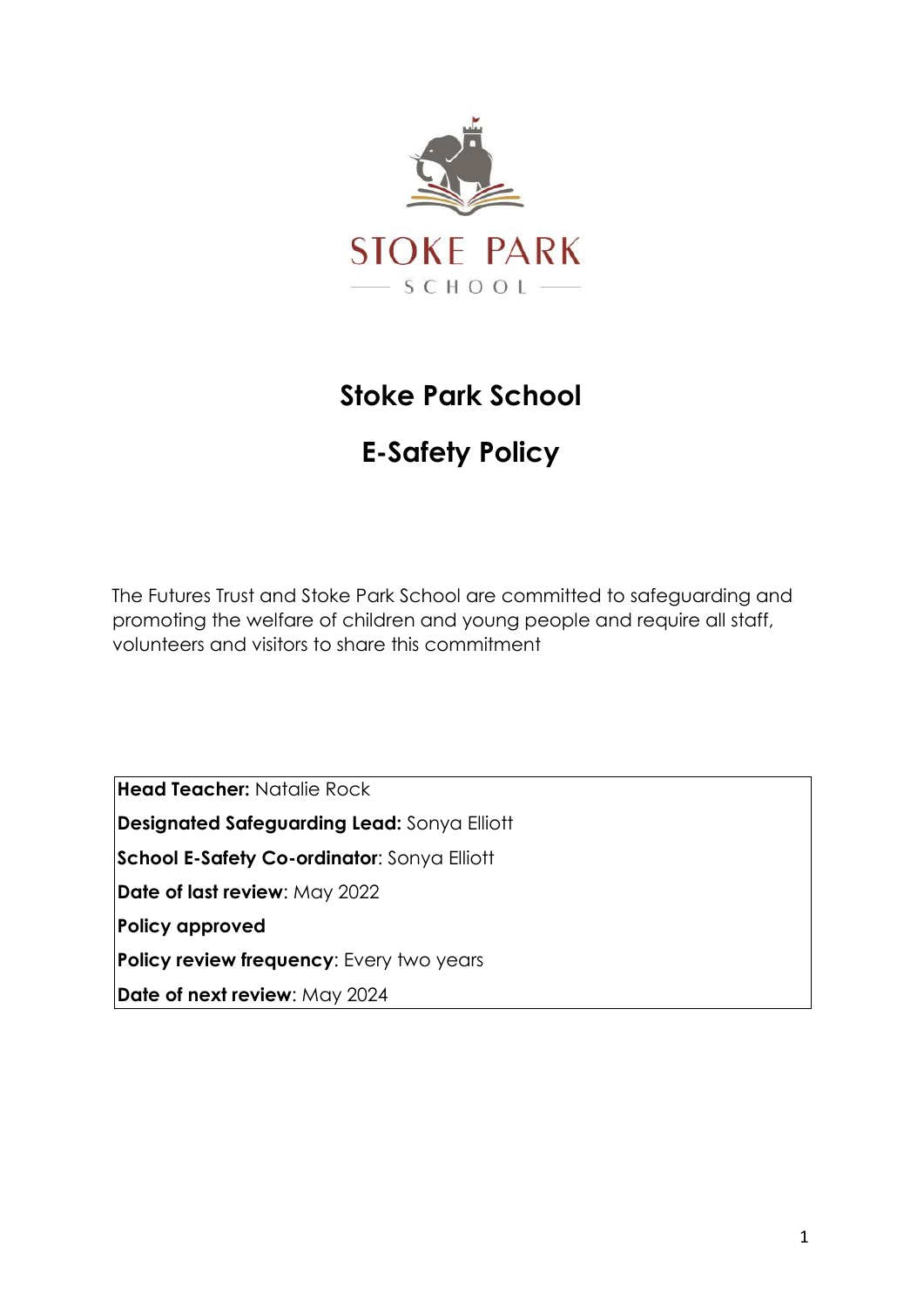## **Contents**

- Cover Contents
- Rationale and Approach
- Principles
- Information Systems and Security
- Filtering
- Computer Activity
- Email
- Assessing risk
- Reporting and Responding incidents of Misuse  $\overline{\Psi}$ se of Digital and Video Images Social Media – Protecting Professional Identity
- Personal Data Roles and Responsibilities Appendix Acceptable Use Policy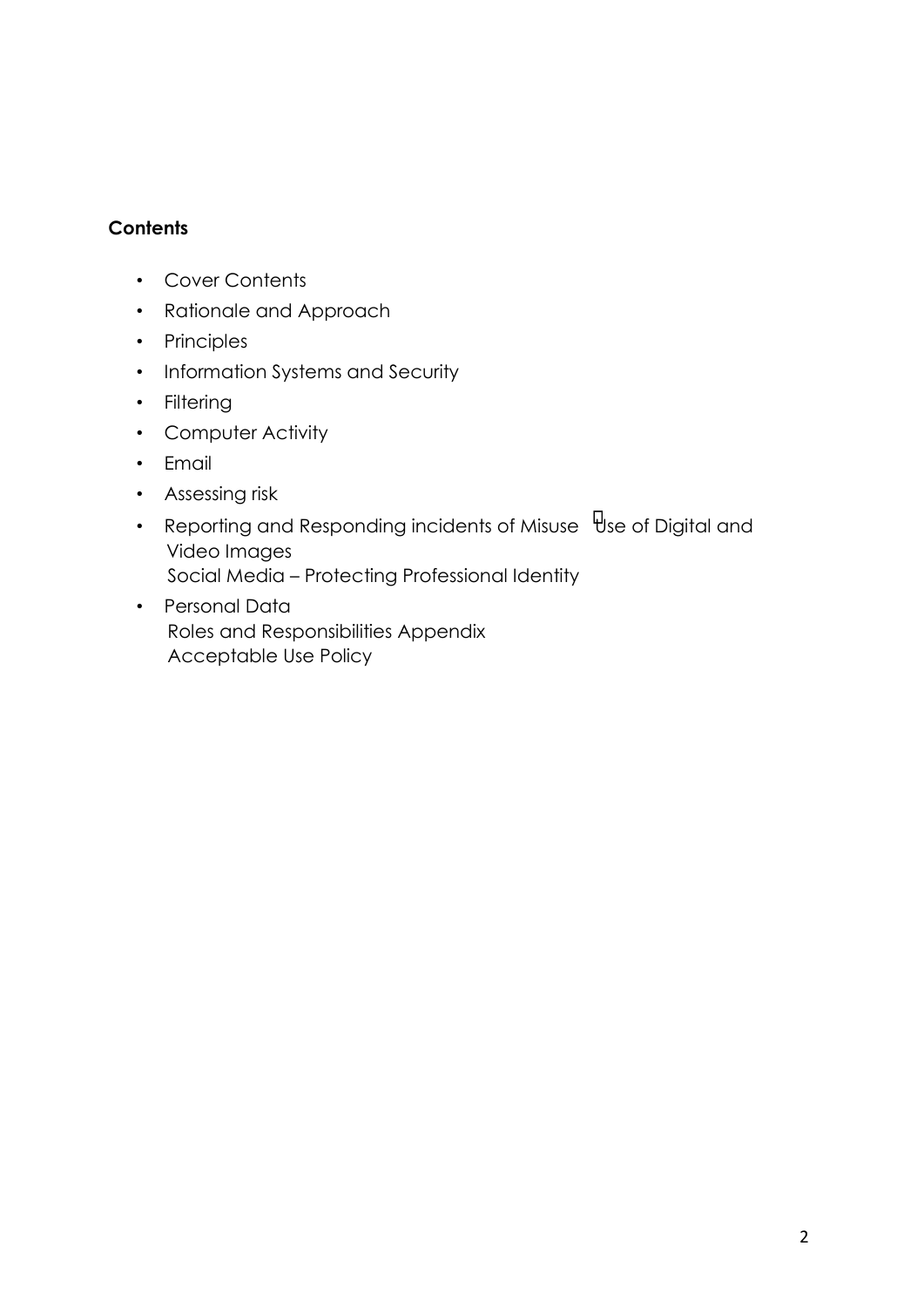# **Rationale**

## **What do we mean by E-Safety?**

E-Safety is about safe and responsible use of modern technology to include:

- Existing and future stationary/mobile electronic devices;
- Existing and developing Internet-based technologies, used for the purposes of learning, business and recreation.

The Futures Trust Academy and all schools within the Trust believes in a clear e-safety policy, consistently and fairly applied, underpins effective education. The use of the internet and connected devices pose a risk to the safety of the young people in our care. The Trust will ensure that all school staff, students and parents are all clear of the high standards of behaviour expected at all times.

Stoke Park School recognises the benefits and opportunities which new technologies offer to teaching and learning. We provide internet access to all learners and staff and encourage the use of technologies in order to enhance skills, promote achievement and enable lifelong learning. However, the accessibility and global nature of the internet and different technologies available mean that we are also aware of potential risks and challenges associated with such use.

# **Approach to addressing risks**

Our approach is to implement appropriate safeguards within the school, while supporting staff and students to identify and manage risks independently and with confidence. Whilst regulation and technical solutions are very important, their use must be balanced by educating students to take a responsible approach. The education of students in esafety is therefore an essential part of the schools' e-safety provision. Children and young people need the help and support of the school to recognise and avoid e-safety risks and build their resilience. We believe this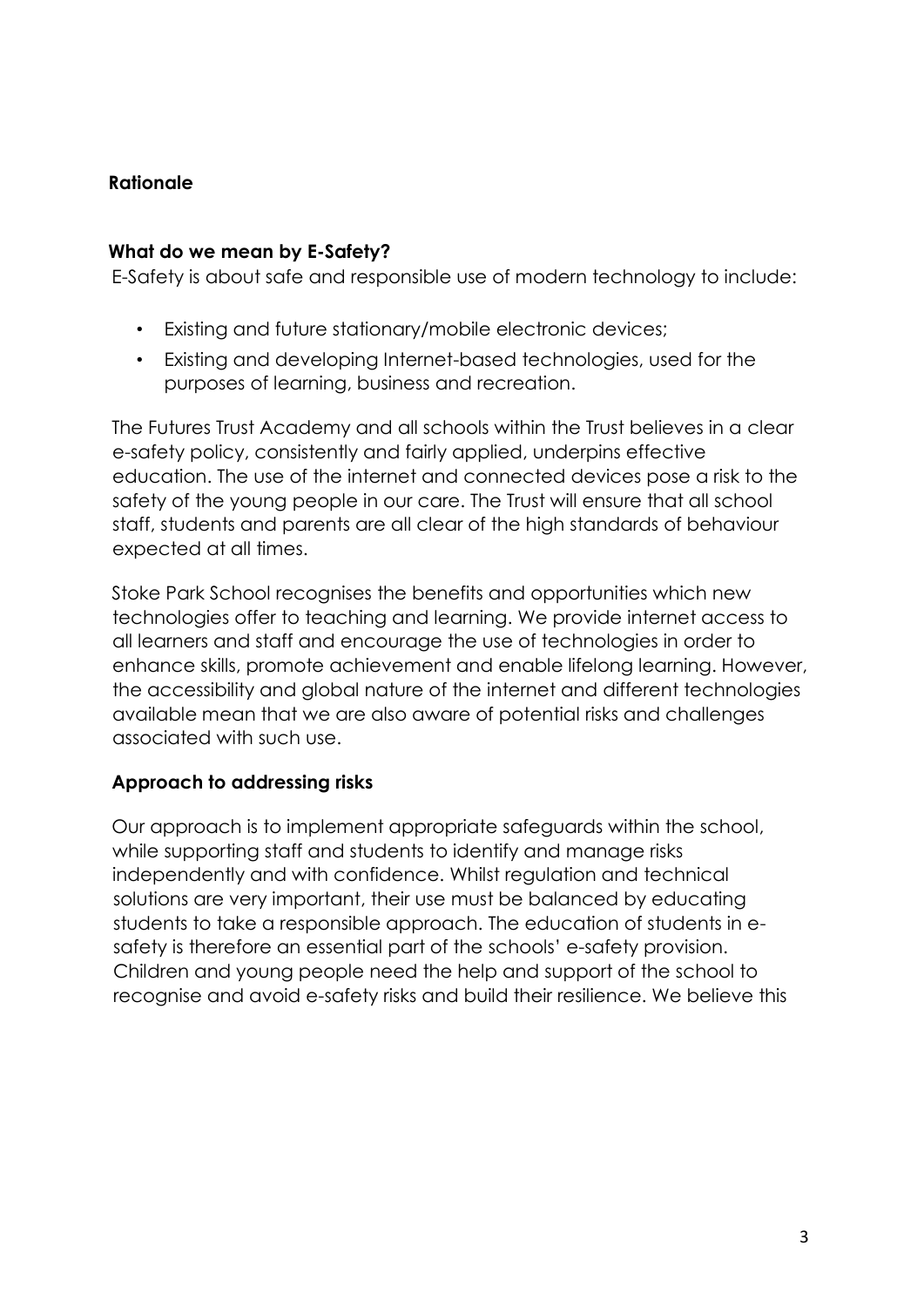can be achieved through a combination of security measures, training, guidance and implementation of our policies.

In furtherance of our duty to safeguard students, we will do all that we can to make our students and staff stay e-safe and to satisfy our wider duty of care. E-safety will be a focus in all areas of the curriculum and staff should take active steps to reinforce e-safety messages across the curriculum.

The Relationships, Sex & Health Education (RSHE) policy outlines the way students are supported to learn about healthy relationships, mental health, physical health, safeguarding & exploitation, democracy. E-safety is a theme that runs throughout these modules. There is also a module each year focussing on "online and media" specifically.

The following areas of risk highlighted by Keeping Children Safe in Education are the main concerns addressed by this policy and throughout the 7 year journey our students take at Stoke Park School:-

"• content: being exposed to illegal, inappropriate or harmful content, for example: pornography, fake news, racism, misogyny, self-harm, suicide, anti-Semitism, radicalisation and extremism.

• contact: being subjected to harmful online interaction with other users; for example: peer to peer pressure, commercial advertising and adults posing as children or young adults with the intention to groom or exploit them for sexual, criminal, financial or other purposes'.

• conduct: personal online behaviour that increases the likelihood of, or causes, harm; for example, making, sending and receiving explicit images (e.g consensual and non-consensual sharing of nudes and semi-nudes and/or pornography, sharing other explicit images and online bullying; and

• commerce - risks such as online gambling, inappropriate advertising, phishing and or financial scams. If you feel your pupils, students or staff are at risk, please report it to the Anti-Phishing Working Group [\(https://apwg.org/](https://apwg.org/))."

This e-safety policy should be read alongside other relevant school policies, including:

• Safeguarding and Child Protection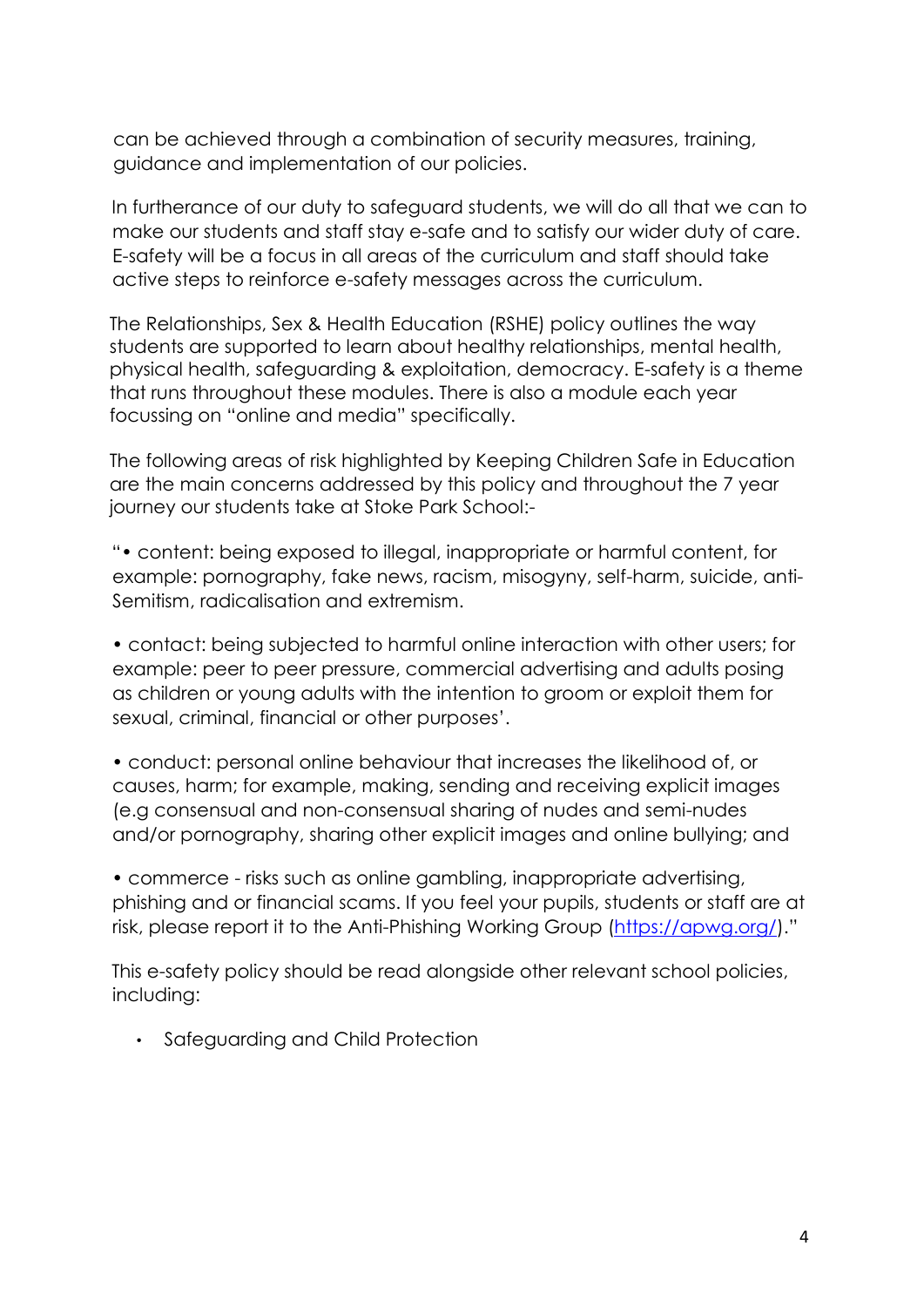- Guidance for Safety Working Practice
- Dealing with Allegations of Abuse Against Staff and Volunteers Whistleblowing Policy
- Acceptable Use Policy
- Behaviour Policy

# **Principles**

This policy applies to all members of the school community (including staff, students, volunteers, parents/carers, visitors and community users) who have access to and are users of the school's ICT systems, both in and out of the school.

The Education and Inspections Act 2006 empowers head teachers, to such extent as is reasonable, to regulate the behaviour of students when they are off the school site and empowers members of staff to impose disciplinary penalties for inappropriate behaviour. This is pertinent to incidents of cyberbullying or other e-safety incidents covered by this policy, which may take place outside of the school but are linked to membership of the school.

Stoke Park School will deal with such incidents within this policy, and associated behaviour and anti-bullying policies and will, where known, inform parents/carers of incidents of inappropriate e-safety behaviour that take place out of school. In order to safeguard our community external agencies including the Police may also become involved.

# **Information Systems and Security**

The security of the school's information systems, and users, will be reviewed regularly and as follows:

- Virus protection will be updated regularly; Academy computer activity will be monitored through Policy Central Enterprise (PCE) and concerns alerted to the Designated Safeguarding Leads
- Unapproved software will not be allowed in students' work areas or attached to email; Files held on the school's network will be regularly checked;
- The network manager will review system capacity regularly.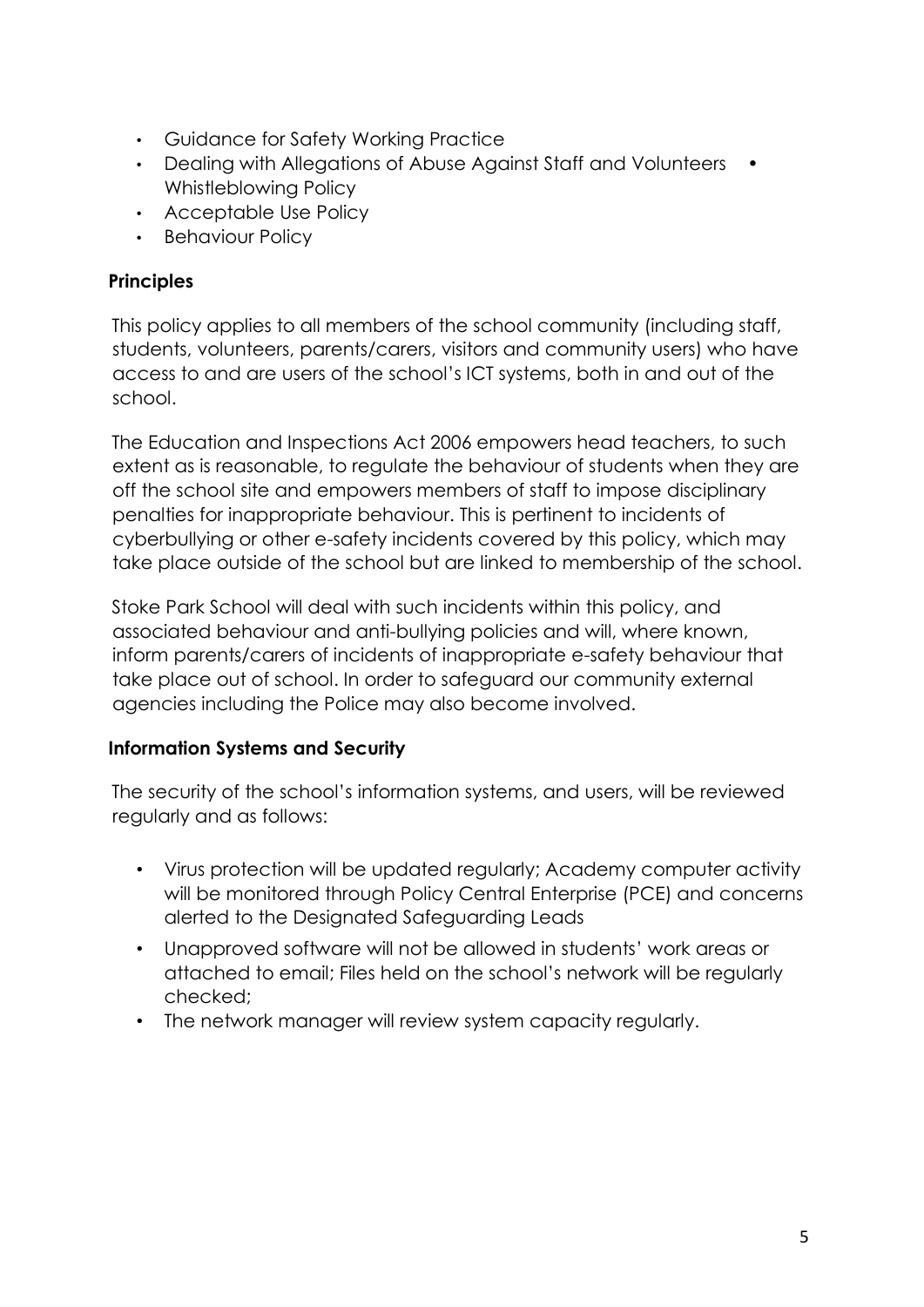# **Filtering**

The Trust will work with all schools to ensure that systems to protect students are reviewed and improved. The network manager will regularly review and update filtering systems every term or as is required. If staff or students discover unsuitable sites, the URL must be reported to IT Services immediately. The school's broadband access will include filtering appropriate to the age and maturity of students. Senior staff will ensure that regular checks are made to ensure that the filtering methods selected are appropriate, effective and reasonable. Any material that the school believes is illegal must be reported to appropriate agencies such as IWF (https://www.iwf.org.uk/) or CEOP.

(https://www.ceop.police.uk/safety-centre)

# **Computer Activity**

All Trust computers have PCE software installed. The purpose of PCE is to enable the School to enforce its own Acceptable Use Policy (AUP) and control misuse of computing resources. PCE software flags inappropriate activity and these reports are passed to the DSLs depending on the level of the concern on the same day by the Warwickshire based PCE team. The software has a number of e-safety features such as desktop filtering, website logging, categorised scanning (using keyword libraries), AUP display, Internet and application time management and all web activity monitoring. All activity is monitored through Smoothwall software and all incidents are reported on a daily basis to Year Leaders and the DSL for follow up and recorded on CPOMS where incidents are of concern. Staff concerns are flagged up to the HR Manager and the DSL follows up with all incidents with the individual member of staff.

# **Email**

Email usage and accounts will be monitored closely to reflect the school's high standards:

- Students may only use approved email accounts
- Students must immediately tell a teacher if they receive offensive email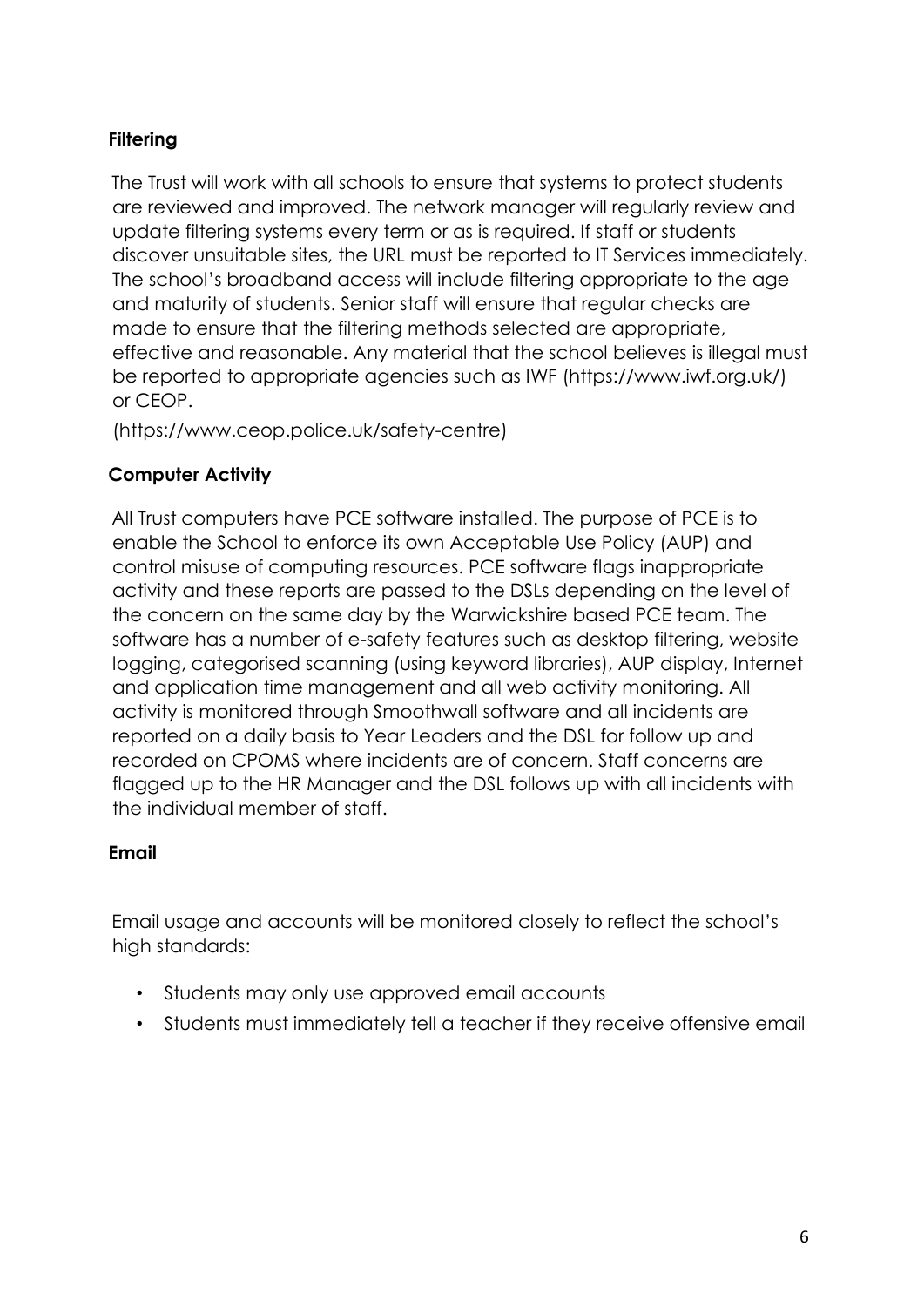- Students must not reveal personal details of themselves or others in email communication, or arrange to meet anyone without specific permission from an adult
- Excessive social email use can interfere with learning and will be restricted
- Email sent to external organisations should be written carefully, in the same way as a letter written on school headed paper
- School' may have a dedicated email for reporting wellbeing and pastoral issues and this inbox must be approved and monitored by the Designated Safeguarding Lead
- Staff should only use school email accounts to communicate with students as approved by the Senior Leadership Team
- Staff should not use personal email accounts during school hours or for professional purposes.

# **Assessing Risk**

Stoke Park School will take all reasonable precautions to ensure that users access only appropriate material. However, due to the global and connected nature of Internet content, it is not possible to guarantee that access to unsuitable material will never occur via a school computer. Stoke Park School will audit ICT use to establish if the e–safety policy is adequate and that the implementation of the e–safety policy is appropriate. The use of computer systems without permission or for inappropriate purposes could constitute a criminal offence under the Computer Misuse Act 1990. Methods to identify, assess and minimise risks will be reviewed regularly.

# **Reporting and Responding to Incidents of Misuse**

The staff and student AUP set out the requirements in relation to the reporting of unsuitable or inappropriate activities. Where such activities also raise a safeguarding concern, the school's Child Protection and Safeguarding Policy and relevant procedures must be followed.

It is more likely that the school will need to deal with incidents that involve inappropriate, rather than illegal, misuse. Incidents will be dealt with as soon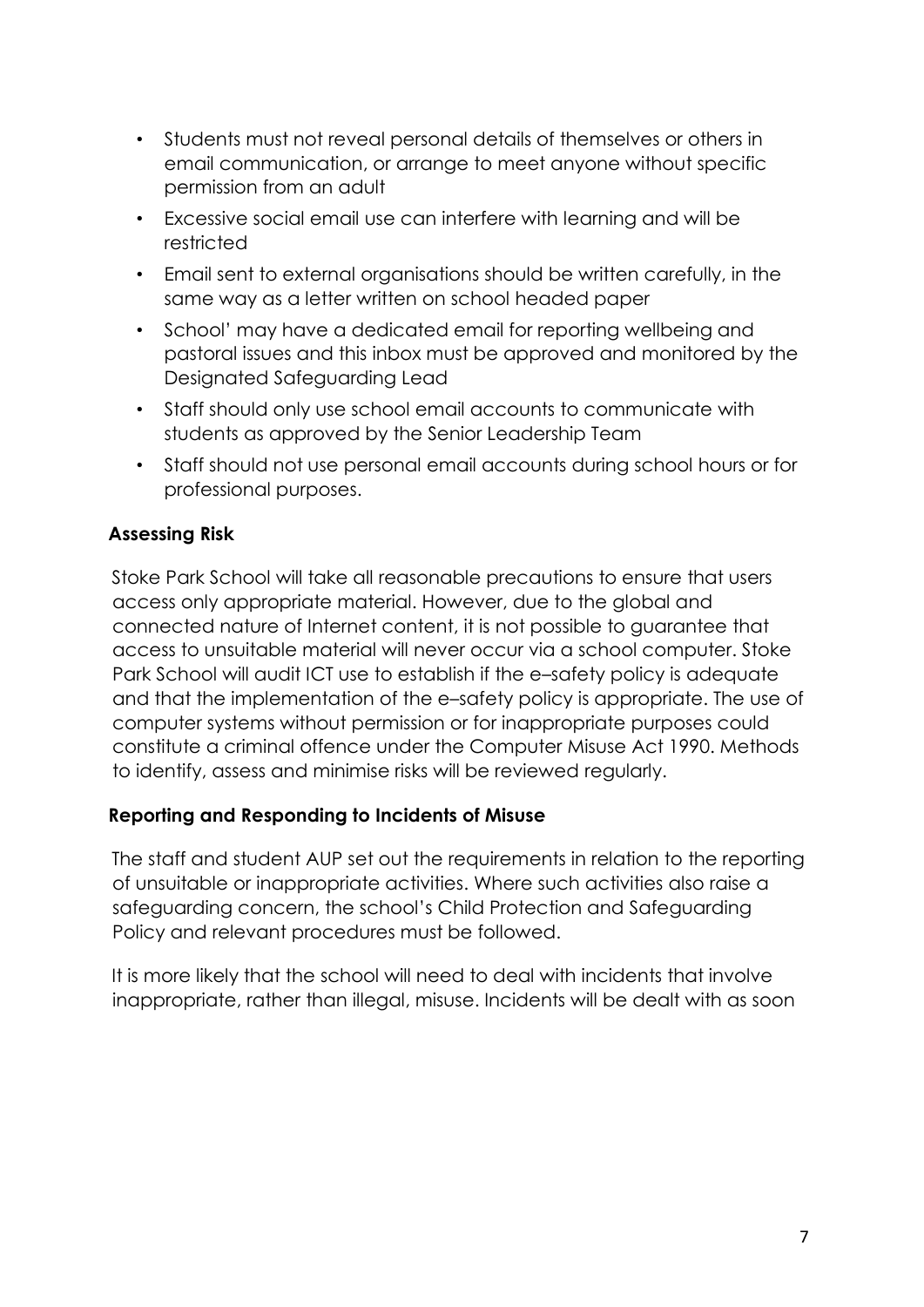as possible in a proportionate manner and members of the school community will be made aware that incidents have been dealt with.

Incidents of misuse will be dealt with through normal behaviour and disciplinary procedures.

# **Use of Digital and Video Images**

The development of digital imaging technologies has created significant benefits to learning, allowing staff and students instant use of images that they have recorded themselves or downloaded from the internet. However, staff, parents and carers and students need to be aware of the risks associated with publishing digital images on the internet. Such images may provide avenues for cyber bullying and/or exploitation to take place.

Digital images may remain available on the internet forever and may cause harm or embarrassment to individuals in the short or longer term. It is increasingly common for employers to carry out internet searches for information about potential and existing employees. The school will inform and educate users about these risks and will implement policies to reduce the likelihood of the potential for harm.

Parents and Carers can opt out of their child's image being used digitally in school.

# **Social Media – Protecting Professional Identity**

The AUP sets out the expectations about the appropriate use of social media by staff, students and parents/carers. This guidance must be followed in order to ensure that staff, students and parents/carers do not engage in any activity which may cause them to breach acceptable standards of conduct.

# **Personal Data**

Personal data will be recorded, processed, transferred and made available according to the Data Protection Act 1998.

The Data Protection Act 1998 applies to anyone who handles or has access to information concerning individuals. Everyone in the workplace has a legal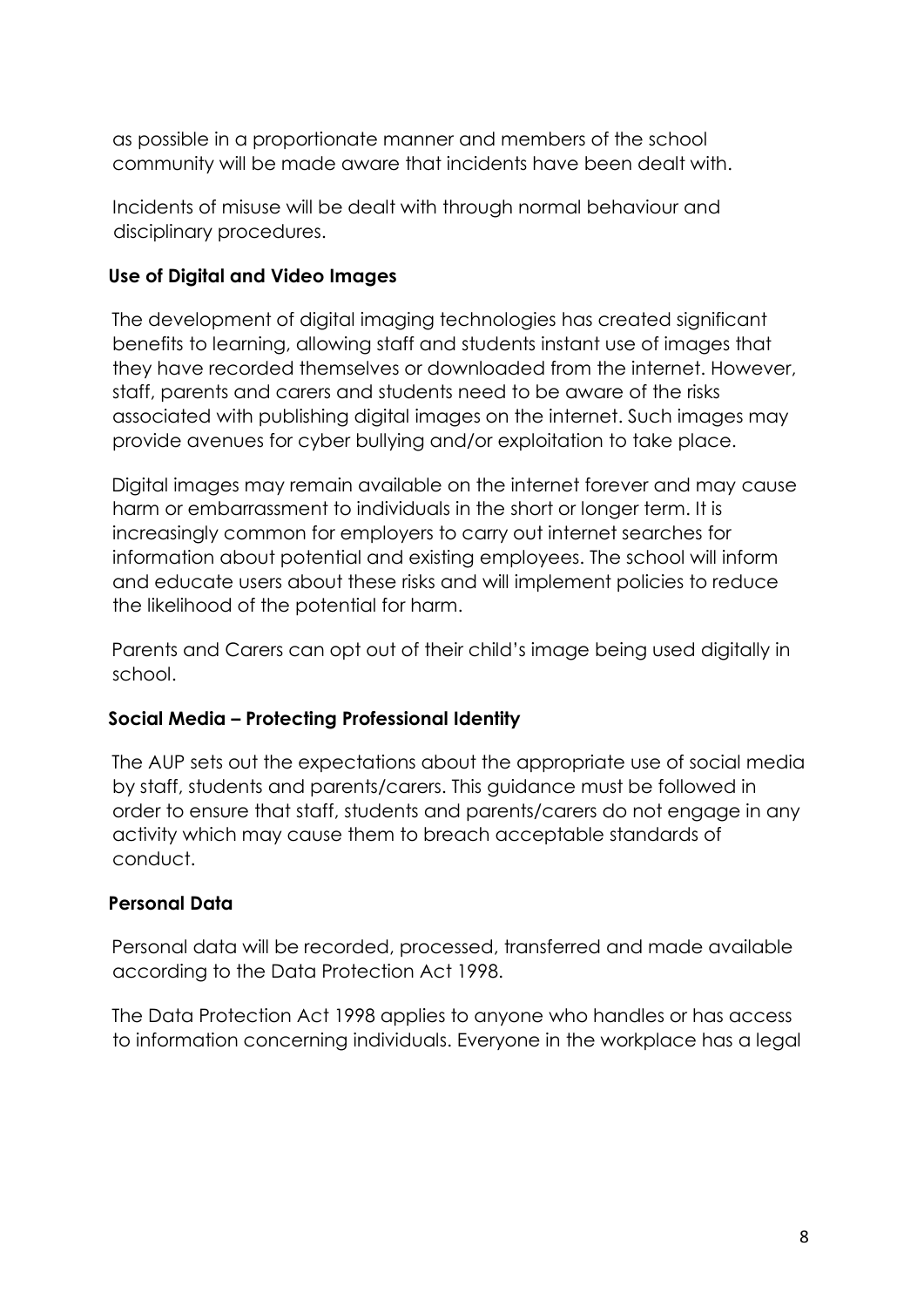duty to protect the privacy of information relating to individuals. The Act sets standards (eight data protection principles), which must be satisfied when processing personal data. The eight principles are that personal data must be:

- Processed fairly and lawfully
- Processed for specified purposes
- Adequate, relevant and not excessive
- Accurate and up to date
- Held no longer than is necessary
- Processed in line with individual's rights
- Kept secure
- Transferred only to other countries with suitable measures.
- Personal data will be recorded, processed, transferred and made available according to the Data Protection Act 1998.

For more information please refer to the Privacy notice and Data Protection Policy on the school website.

#### **Roles and Responsibilities**

The following section outlines the broad e-safety roles and responsibilities of individuals and groups within the school.

# **The School Governors**

The School Governors are responsible for the overall effectiveness of the policy. This will be carried out by the Governing Body receiving regular information about e-safety incidents and monitoring reports. A member of the Governing Body has the role of Safeguarding Link, which includes esafety.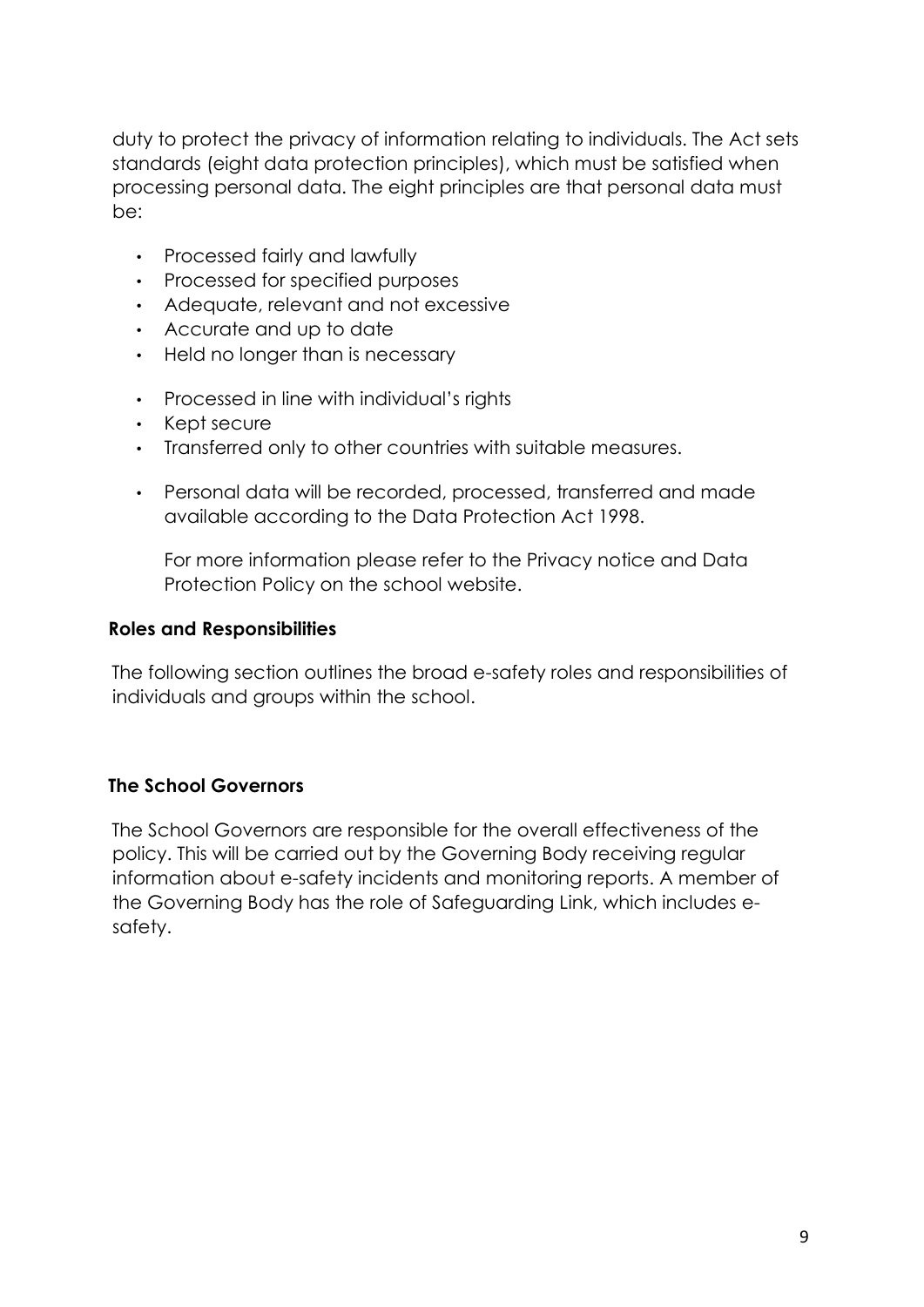# **The Headteacher and Senior Leadership Team**

The Headteacher has a duty of care for ensuring the safety of members of the school community and therefore has overall responsibility for E-Safety in the school.

## **E-safety Co-Ordinator**

The Headteacher delegates much of the day to day responsibility for E-Safety to an E-Safety co-ordinator who may often also be the Designated Safeguarding Lead (DSL). The E-Safety Co-ordinator has a leading role in establishing, reviewing and implementing the school E-Safety procedures, providing training and advice for staff and liaising with outside bodies in relation to E-Safety issues.

## **Students**

Students should be aware of the significant risks of exposing themselves or others to personal harm or danger because of inappropriate use of IT and digital media and should manage their use of IT to minimise these risks.

Students are responsible for using the school IT systems in accordance with their AUP, and generally understanding the importance of adopting good E-Safety practice when using digital technologies in and out of school.

## **Parents and carers**

Parents and Carers play a crucial role in ensuring that their children understand the need to use the internet and mobile devices in an appropriate way.

Stoke Park School will take every opportunity to help parents understand these issues through parents' evenings, newsletters, letters, the school website and information about national and local E-Safety campaigns and literature.

## **Staff**

Staff are responsible for ensuring that they have an up to date awareness of E-Safety matters and of the current school E-Safety policy and practices and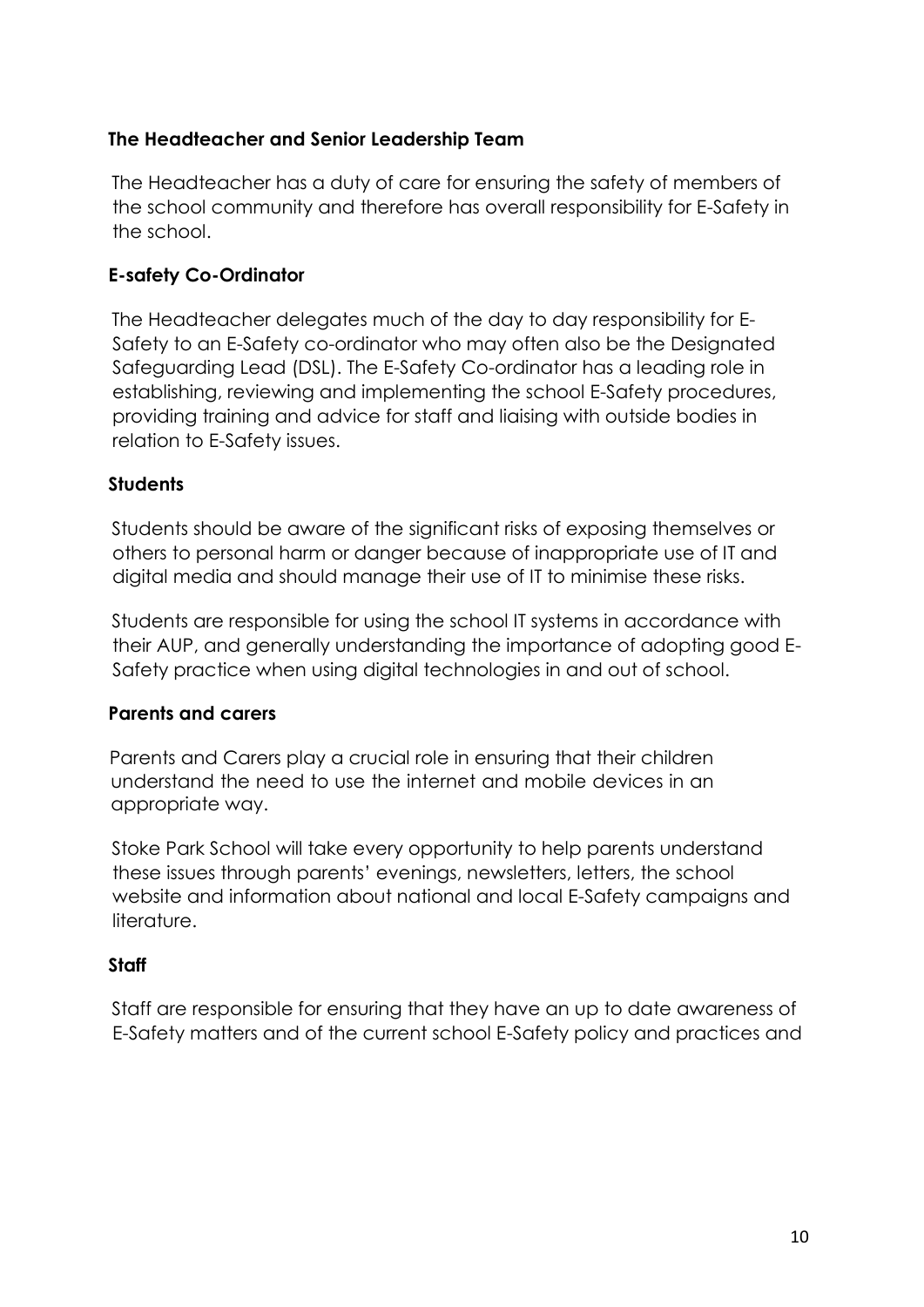have read, understood and signed the staff Acceptable Use Policy (AUP). Staff that work directly with students are also responsible for helping them understand the importance of e-safety and how they can reduce exposing themselves to risk.

# **IT Support**

IT Support (specifically the network manager) is responsible for ensuring that the school's technical infrastructure is secure and is not open to misuse or malicious attack and has all the necessary controls in place, such as web filtering and password protection to reduce the risk of e-safety issues arising.

## **HR**

HR monitor staff usage of the internet.

# **Appendix**

# **ICT Acceptable Use Policy for Students**

## **Introduction**

Technology and the internet are powerful tools, which are integral to life in and out of school. They can be used in very positive ways to enhance learning or for negative purposes such as cyber-bullying or promoting division and extreme viewpoints. PRIDE values of "Pride, Respect, Individual, Determined, Excellent" apply just as much to online behaviours.

## **This Acceptable Use Policy is intended to ensure, that at all times:**

• Young people will be responsible users and stay safe while using the internet and other digital technologies for educational, personal and recreational use.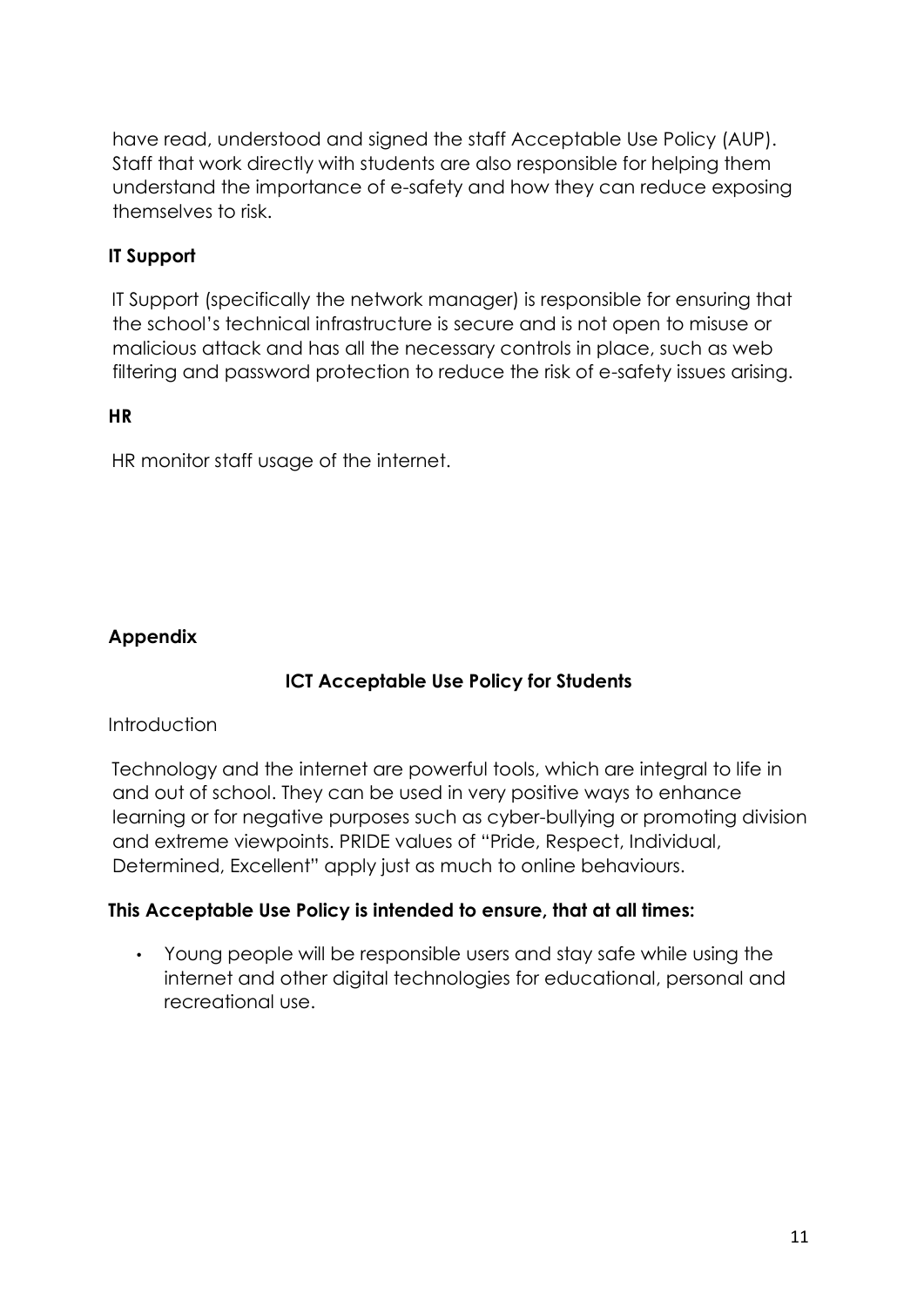• School systems and users are protected from accidental or deliberate misuse that could put the security of the systems and users at risk. Stoke Park School will try to ensure that students will have good access to digital technologies to enhance their learning and will, in return, expect the students to agree to be responsible users.

## **Acceptable Use Policy Agreement**

I understand that I must act in a responsible way, to ensure that there is no risk to my safety or to the safety and security of the school ICT systems and other users.

## **For my own personal safety:**

- I understand that Stoke Park school will monitor my use of the systems, devices and digital communications.
- I will keep my username and password safe and secure I will not share it, nor will I try to use any other person's username and password. I understand that I should not write down or store a password where it is possible that someone may steal it.
- I will be aware of "stranger danger", when I am communicating online.
- I understand that there may be times when someone tries to gain my trust on-line in order to persuade me it is safe to give them access to personal information, images/video, social media accounts or data. I will report any attempts to a trusted adult.
- I understand not all information online is reliable, including fake people and fake news.
- I will not disclose or share personal information about myself or others when on-line (this could include names, addresses, email addresses, telephone numbers, age, gender, educational details, financial details etc)
- I will not arrange to meet people off-line that I have communicated with on-line without parental knowledge and accompanied by an adult.
- I will immediately report any unpleasant or inappropriate material or messages or anything that makes me feel uncomfortable when I see it online.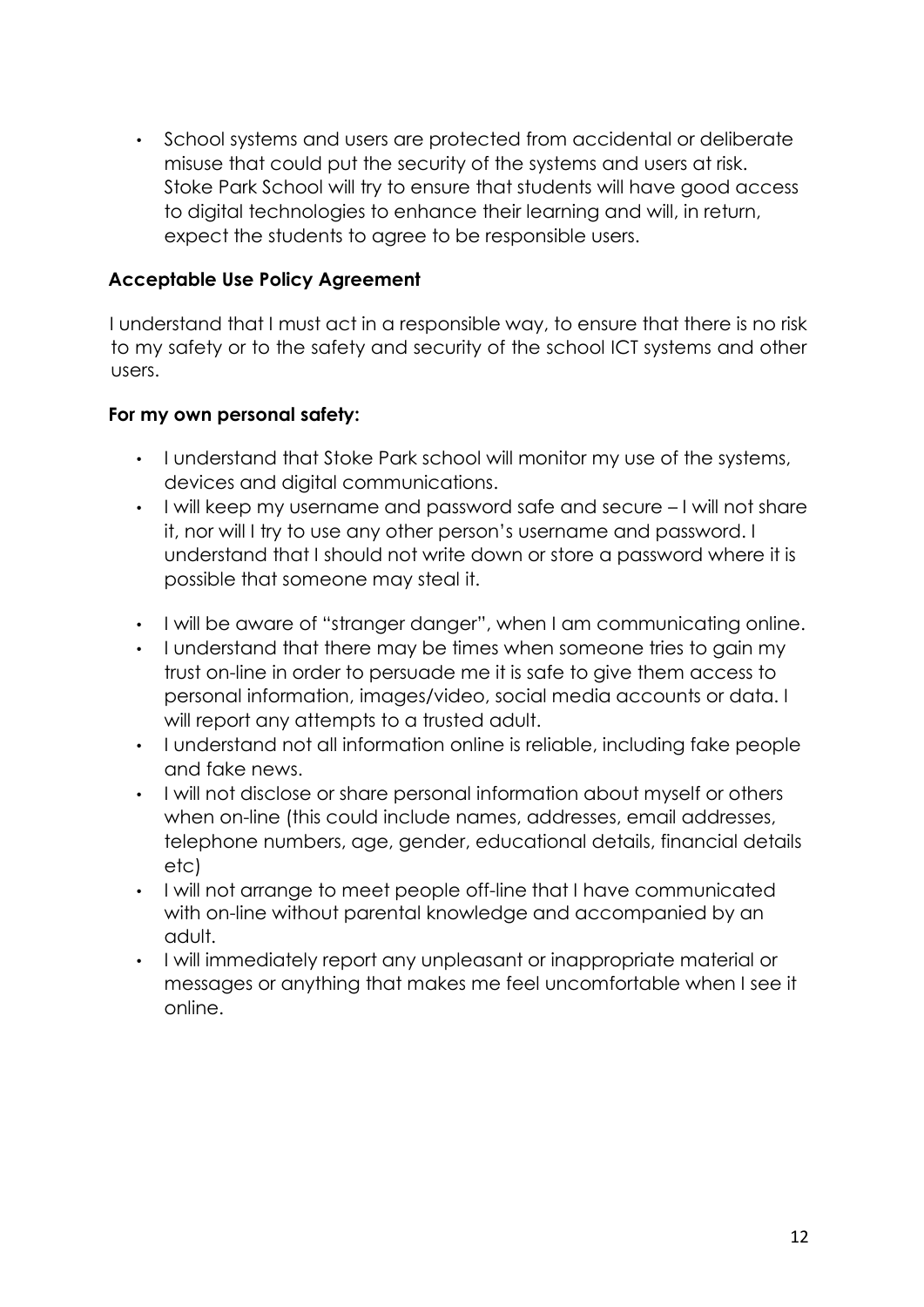# **I understand that everyone has equal rights to use technology as a resource and:**

- I understand that Stoke Park school systems and devices are primarily intended for educational use and that I will not use them for personal or recreational use unless I have permission.
- I will not try (unless I have permission) to make large downloads or uploads.

I will not use the school systems or devices for chat rooms, social media, pornography, violent or extreme content, on-line gambling, internet shopping or file sharing.

• I will not use the school systems for on-line gaming or video broadcasting (e.g. YouTube, TikTok), unless I have permission of a member of staff to do so.

# **I will act as I expect others to act toward me:**

- I will respect others' work and property and will not access, copy, remove or otherwise alter any other user's files, without the owner's knowledge and permission.
- I will be polite and responsible when I communicate with others, I will not use strong, aggressive or inappropriate language and I appreciate that others may have different opinions.
- I will not take or distribute images of anyone without their permission.
- I recognise that the school has a responsibility to maintain the security and integrity of the technology.
- **I recognise that the school has a responsibility to maintain the security and integrity of the technology it offers me and to ensure the smooth running of the school:**
- I will not use any personal devices, including USB devices, in school without first asking permission and understand any mobile phone seen on school site is liable to be confiscated, until collected by a parent.
- I understand the risks and will not try to upload, download or access any materials which are illegal or inappropriate or may cause harm or distress to others, nor will I try to use any programmes or software that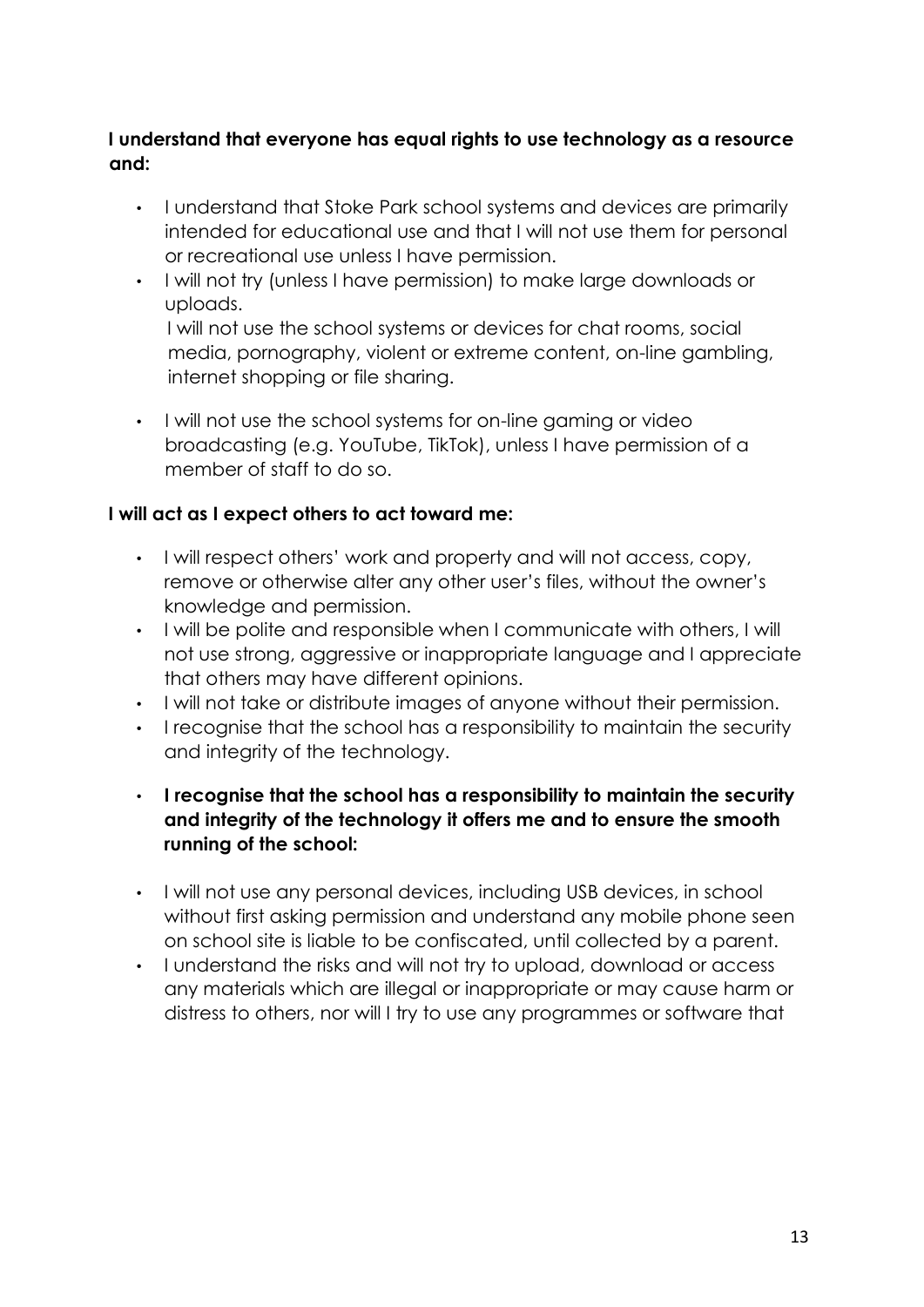might allow me to bypass the filtering / security systems in place to prevent access to such materials.

- I will immediately report any damage or faults involving equipment or software, however this may have happened.
- I will not open any hyperlinks in emails or any attachments to emails, unless I know and trust the person / organisation who sent the email, or if I have any concerns about the validity of the email (due to the risk of the attachment containing viruses or other harmful programmes)
- I will not install or attempt to install or store programmes of any type on any school device, nor will I try to alter computer settings.
- I will **NOT** use social media on school site, or at all using school equipment.
- Where work is protected by copyright, I will not try to download copies (including music and videos).

# **I understand that I am responsible for my actions, both in and out of school:**

I understand that the school also has the right to take action against me if I am involved in incidents of inappropriate behaviour, that are covered in this agreement, when I am out of school and where they involve my membership of the school community (examples would be cyber-bullying, use of images, personal information or creating social media accounts linking to Stoke Park School).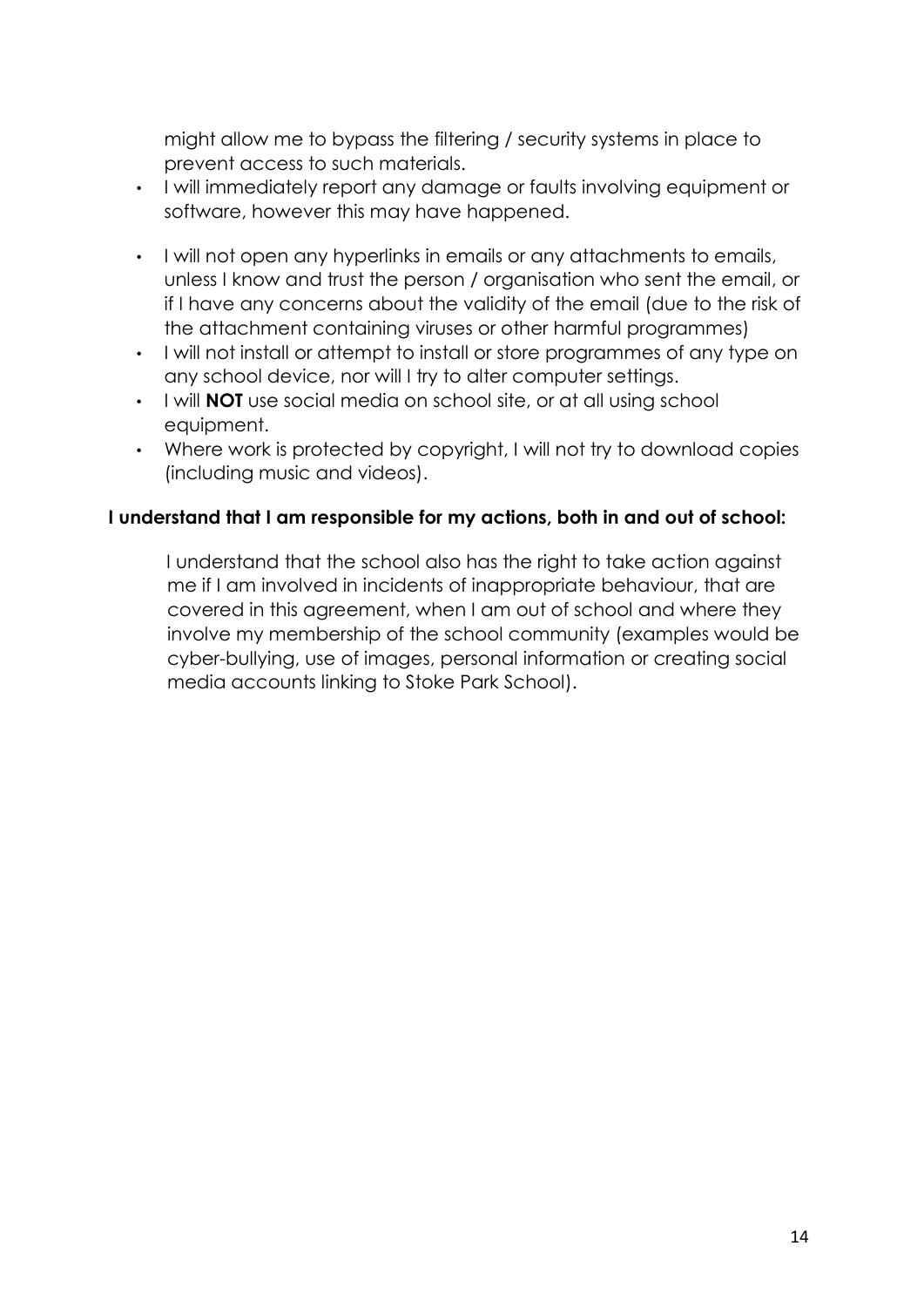• I understand that if I fail to comply with this Acceptable Use Policy Agreement, I will be subject to disciplinary action. This may include loss of access to the school network / internet, detentions, exclusions, contact with parents and in the event of illegal activities involvement of the police.

## **User's Acceptance**

By clicking "Accept" I acknowledge that I have read and understood the acceptable use policy and agree to abide by the requirements laid down.

## **Staff Acceptable Use Policy**

This is available as a separate but related policy.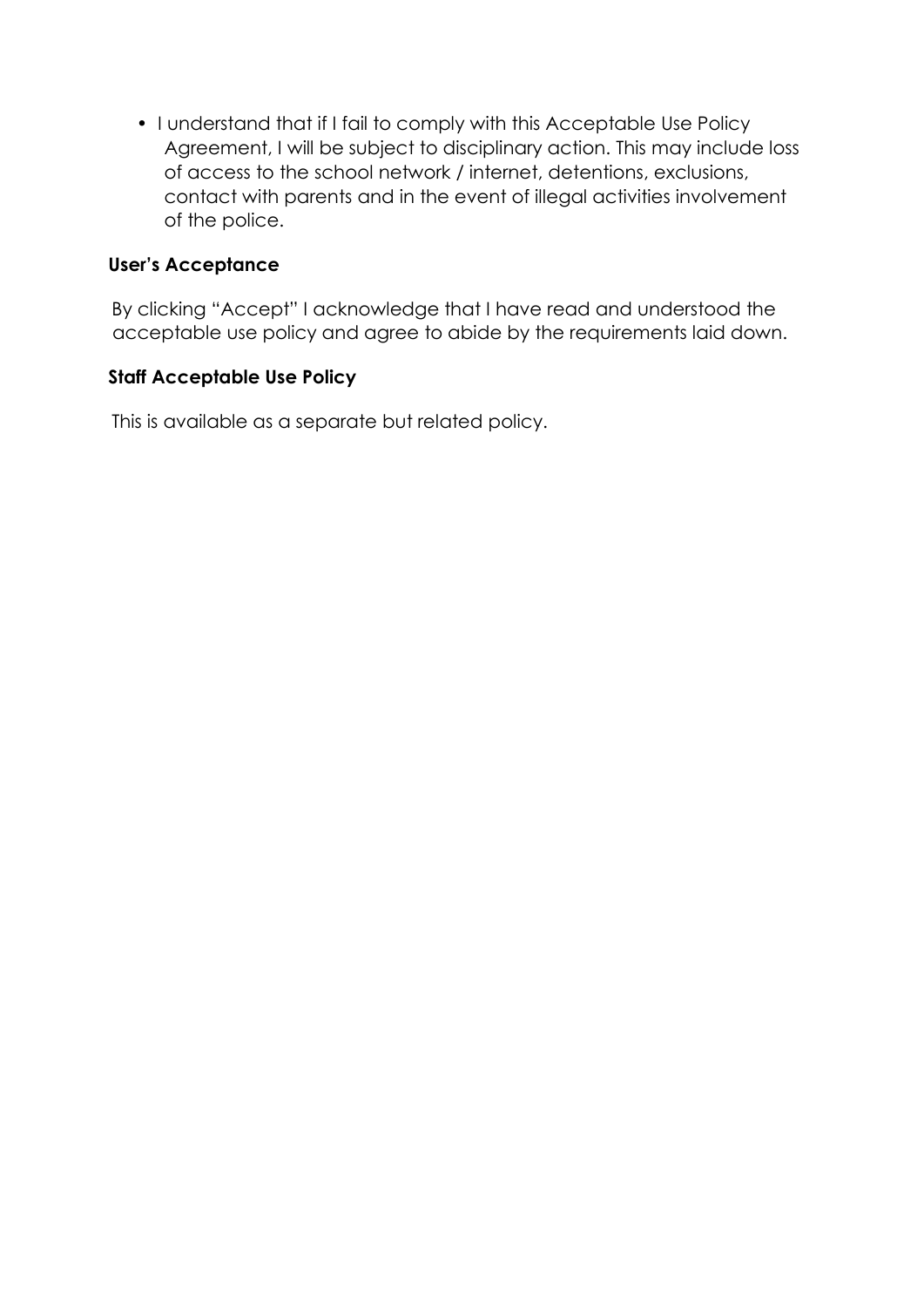## **Online Safety Recommendations for Parents**

# **Students safety is our first priority and everyone's responsibility. Please follow the below guidelines to help keep young people safe online.**

## **If you have any concerns, please contact school, see the website for details.**

Please go through the "**Student Acceptable Use Policy for Home Learning**" (below) with your child.

Please discuss regularly with your child all aspects of their experience online, not just their learning, social media and gaming too. Please ask them key questions, reassure them you want to learn and understand their online world, not to judge or criticise them. Small and often is usually better than a big one off "talk"!

"*Which apps are popular in your year? What are the best/worst things about social media? How does it impact young people's mental health? What are the riskiest things people your age do online? What would you say to one of them if they asked you for advice on some of those risks?"*

Use **Parental Controls** (see below), so that you protect young people from websites that use pop-ups, advertising or harmful content such as pornography, hateful or extremist propaganda, online fraud, gambling or other addictive activities. This will reduce risks but will not eliminate them as no filters are a substitute for supervision.

**Supervision and monitoring** by a parent is not always possible, but it is the best way to ensure your child does not end up on websites or applications that might try and engage them in inappropriate content. Please consider having no screens in bedrooms, especially at night, setting agreed and reasonable boundaries on screen time and trying to find a balance that works for your family!

We use Microsoft Teams for setting homework, streaming assemblies and some "live" remote teaching. These are recorded to enable us to follow up any issues or concerns that may arise and understand how we can develop best practice.

There is a wealth of **useful information** to support you as follows. Please also see the safeguarding page on the school website.

**Setting up parental controls, age specific advice** [www.internetmatters.org](http://www.internetmatters.org/)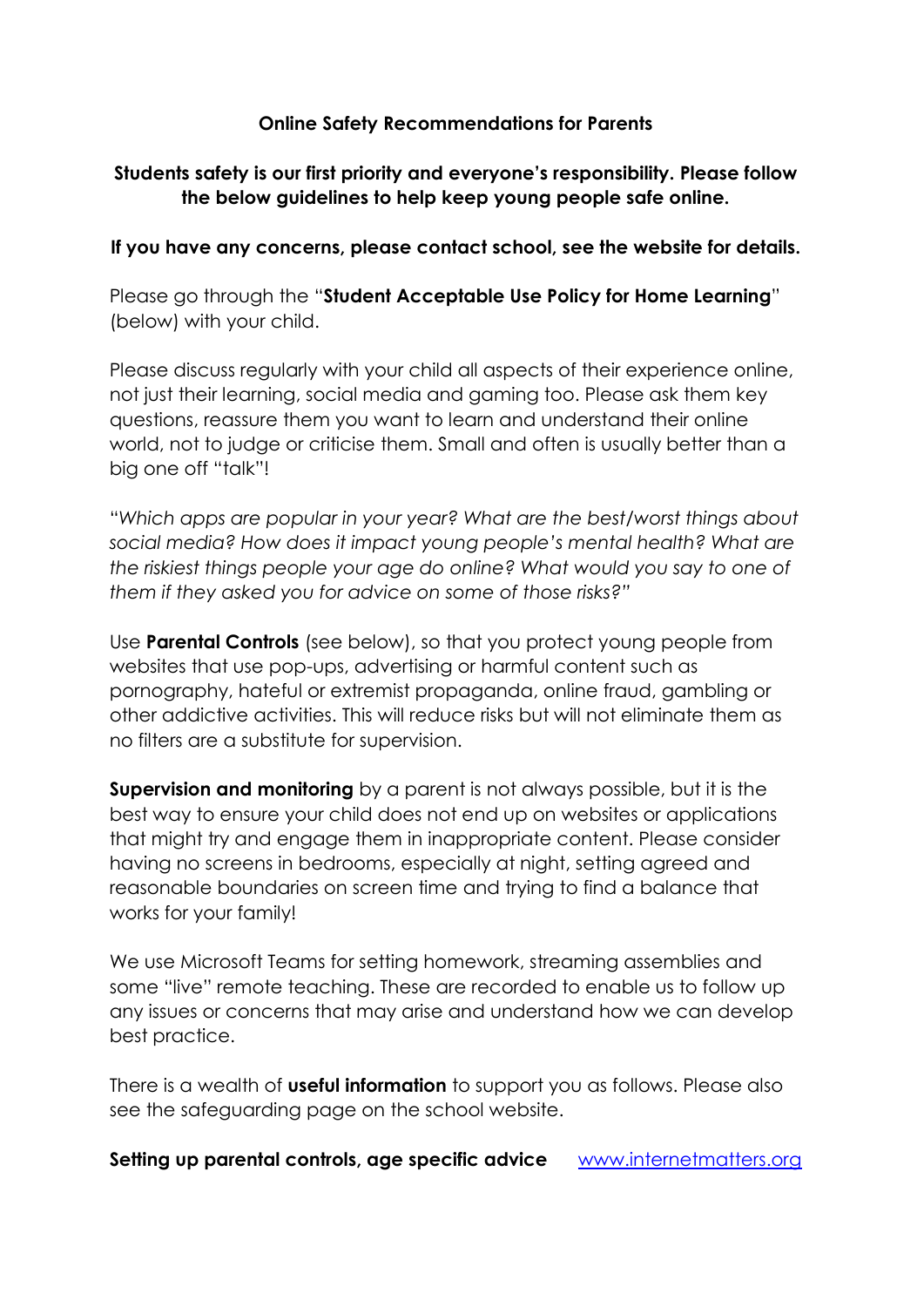**Making a Family Agreement on Screen Time** [www.childnet.com/parents](http://www.childnet.com/parents-and-carers)[and-carers](http://www.childnet.com/parents-and-carers)

**Learning about games, apps, website** [www.commonsensemedia.org/](http://www.commonsensemedia.org/)

# **ICT Acceptable Use Policy for Students at Home**

I understand that I must act in a responsible way, to ensure that there is no risk to my safety or to the safety and security of my home network or the school ICT systems and other users.

# **For my own personal safety:**

• I understand that the school expect my parent/carers to monitor my use of the systems, devices and digital communications, at home;.

• I will keep my username and password safe and secure – I will not share it, nor will I try to use any other person's username and password. I understand that I should not write down or store a password where it is possible that someone may steal it.

• I will be aware of "stranger danger", when I am communicating on-line.

• I understand that there may be times when someone tries to gain my trust on-line in order to persuade me it is safe to give them access to personal information, images/video, social media accounts or data. I will report any attempts to a trusted adult.

•I understand not all information online is reliable, including fake people and fake news.

• I will not disclose or share personal information about myself or others when on-line (this could include names, addresses, email addresses, telephone numbers, age, gender, educational details, financial details etc )

• I will not arrange to meet people off-line that I have communicated with on-line without parental knowledge and accompanied by an adult.

• I will immediately report any unpleasant or inappropriate material or messages or anything that makes me feel uncomfortable when I see it online.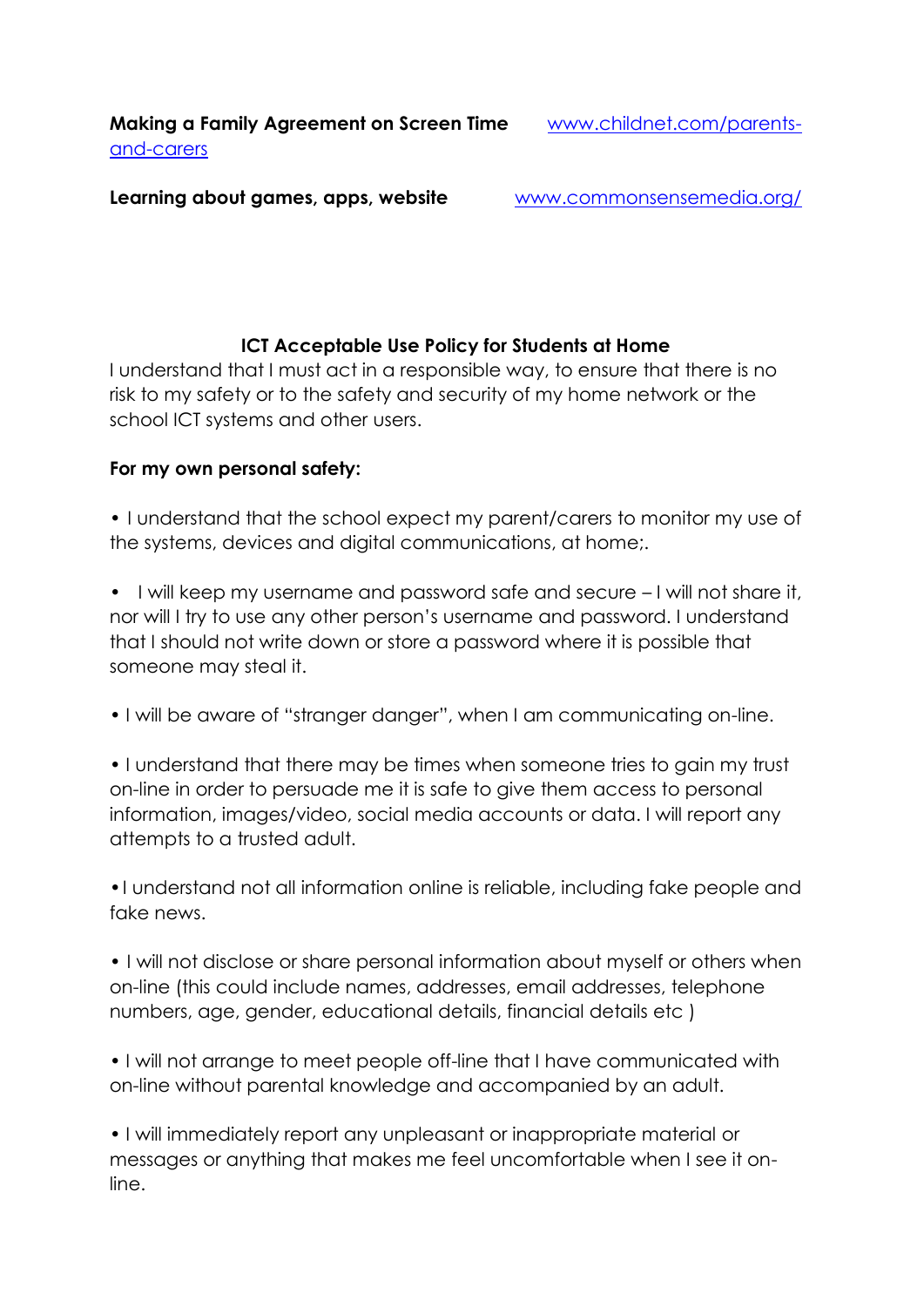# **I will act as I expect others to act toward me:**

• I will be polite and responsible when I communicate with others, I will not use strong, aggressive or inappropriate language and I appreciate that others may have different opinions.

I will not take or distribute images of anyone without their permission.

• I understand that some online content is illegal such as any explicit images of under 18s. Violent, hateful. racist, or prejudiced views against other groups may also be illegal or upsetting and I will not access, share, like or respond to any inappropriate content.

•I will not open any hyperlinks in emails or any attachments to emails, unless I know and trust the person / organisation who sent the email, or if I have any concerns about the validity of the email (due to the risk of the attachment containing viruses or other harmful programmes)

I understand that I am responsible for my actions, both in and out of school:

• I understand that the school also has the right to take action against me if I am involved in incidents of inappropriate behaviour, that are covered in this agreement, when I am out of school and where they involve my membership of the school community (examples would be cyber-bullying, use of images or personal information). Student Name

| Parent | Year |
|--------|------|
| Name   | Date |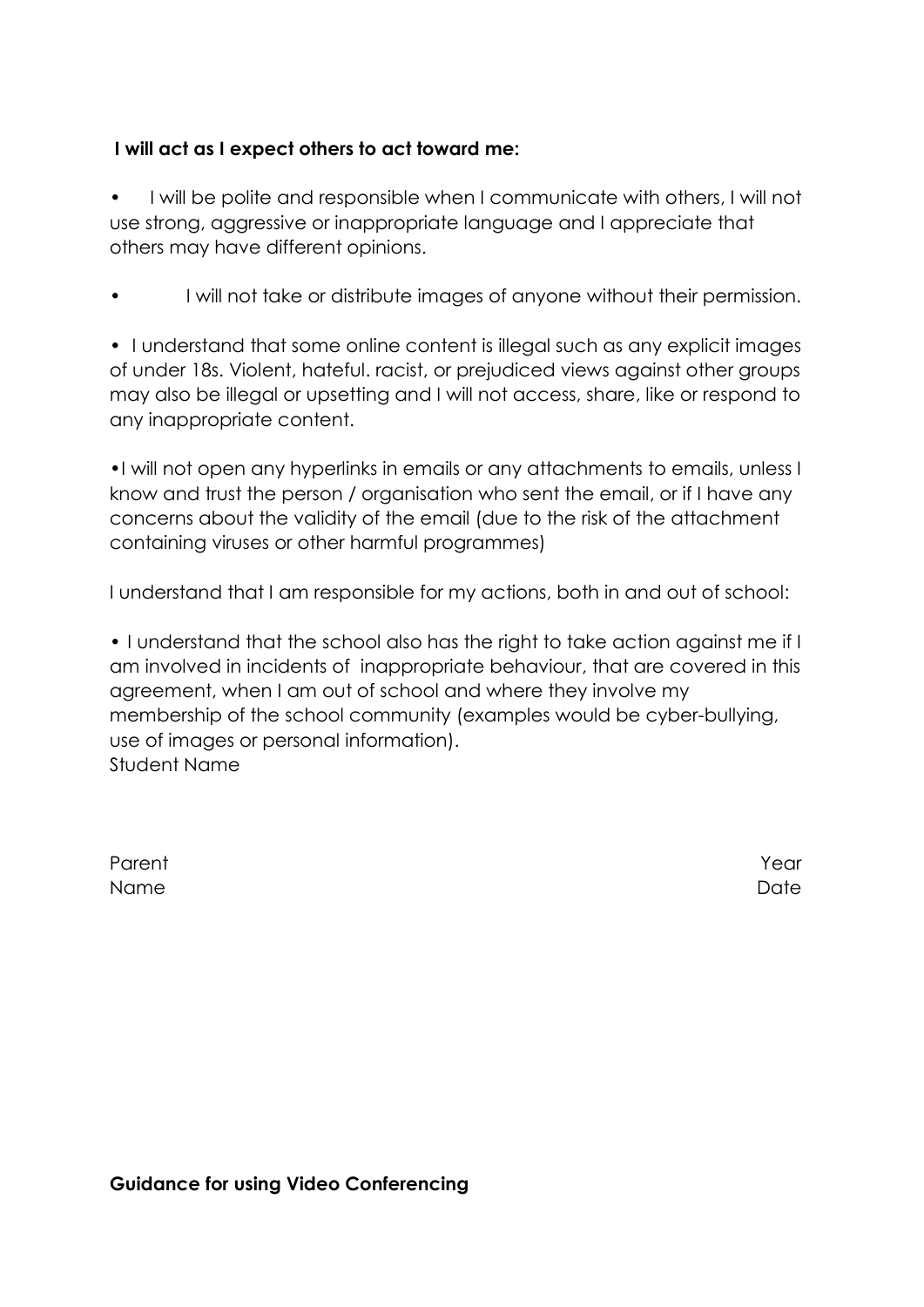Safeguarding and child protection remains as important in this environment as anywhere else, and staff members should apply their school's safeguarding policies, guidance and procedures to online learning, just as they would to classroom working - staff who are concerned about a child's welfare or have concerns for a child's safety should without delay, follow their school's safeguarding procedures.

The school will inform parents and carers of the platforms that pupils/students are being asked to use, what they will be asked to do online and which members of staff they will be interacting with.

The following guidance is from the Virtual School Guidance for staff

• You must record the lesson. This is key for safeguarding and also has the advantage that students can watch it again after or if they were unable to attend. There will not be a second adult in the lesson (if there is, you must inform students). If a student misbehaves – remove them from the lesson and report it to the year team.

• If a student makes a disclosure or you have a safeguarding concern report this in the normal way. If urgent, contact Sonya Elliott directly and then report on CPOMs. If non-urgent report on CPOMs.

- Ensure you are appropriately dressed & wear your ID badge.
- Consider the environment you are recording in, for example, which room, what or who is in the background? Is it quiet and 'professional'?
- Blur the background on your screen, only use agreed logos as "profile pictures"
- Staff must use school equipment/platforms (no social media) unless you have specific permission
- Any third-party material you post on Teams must be viewed before recommending and be from reputable sources
- •No 1-1 video conference with students & no sharing of personal information
- Safeguarding script (below) must be read out at the start of every tutorial.

"Before we start, we will outline basic expectations for the lesson. Please ensure your background is blurred and your mic is switched off until you need to ask a question/respond. As with any lesson, usual PRIDE standards are expected, but in this new learning environment, you may have to be extra patient with staff and other students, as we all work together to make this effective learning time. A few specifics:

• Please note the IT Acceptable Use Policy applies, as in school, and has been posted on the website, emailed out to students and parents.

• Please dress appropriately.